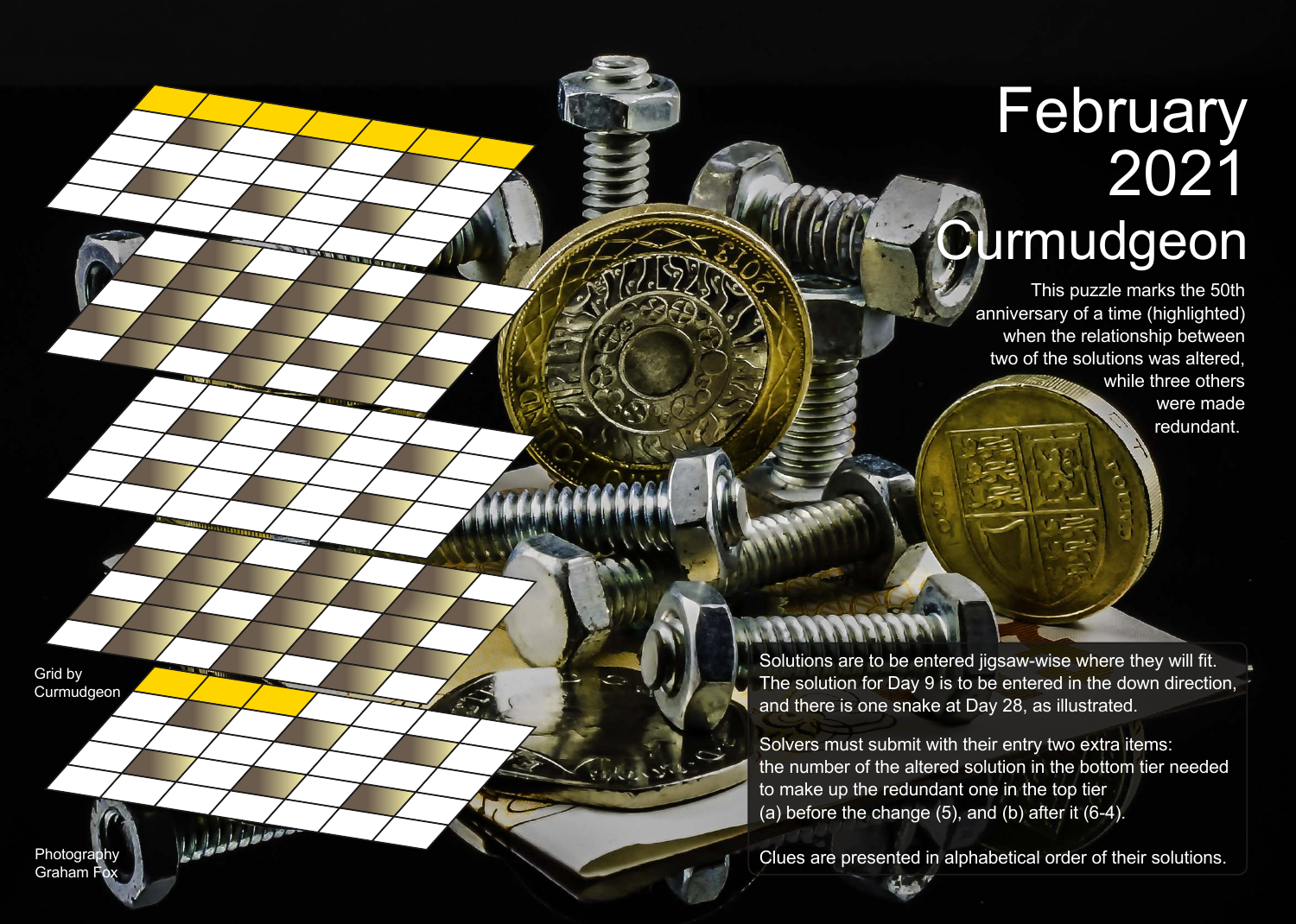| <b>MON</b>                                                                    | <b>TUES</b>                                                    | <b>WED</b>                                                                           | <b>THURS</b>                                                      | <b>FRI</b>                                                                  | <b>SAT</b>                                                                     | <b>SUN</b>                                                                       |
|-------------------------------------------------------------------------------|----------------------------------------------------------------|--------------------------------------------------------------------------------------|-------------------------------------------------------------------|-----------------------------------------------------------------------------|--------------------------------------------------------------------------------|----------------------------------------------------------------------------------|
|                                                                               | $\overline{2}$                                                 | 3                                                                                    | 4                                                                 | 5                                                                           | 6                                                                              | 7                                                                                |
| Undressed<br>nymphomaniac<br>tediously performed (5)                          | Checks a queen takes<br>a break $(7)$                          | Tree initially haplessly<br>enkindled, alas,<br>producing pile of<br>cinders $(3-4)$ | Mostly evaluate<br>donkeys (5)                                    | Pursuit long ago of<br>Chinese climbing<br>plant $(5)$                      | Rook, perhaps, with<br>new 5 28 coin (5)                                       | DIY team working<br>between dawn and<br>dusk $(7)$                               |
| 8                                                                             | 9                                                              | 10                                                                                   | 11                                                                | 12                                                                          | 13                                                                             | 14                                                                               |
| Doctor claimed there's a   medication (which goes<br>point in this system (7) | Oddly drowsy chief<br>journalist's given some<br>down OK?) (5) | Small and delicate line<br>devised circling figure's<br>top(5)                       | Florida, Oregon and<br>Indiana originally<br>stamped currency (7) | Hospital and dispensary<br>finally conveniently<br>close $(5)$              | Frostier, more<br>potentially hazardous<br>but not dangerous at<br>first $(5)$ | With no trace of sugar,<br>muesli comes to lowest<br>part of small intestine (5) |
| 15                                                                            | 16                                                             | 17                                                                                   | 18                                                                | 19                                                                          | 20                                                                             | 21                                                                               |
| Combined with this, a hole<br>is kind golfers like (2,3)                      | Mali's troubled religion (5)                                   | Give out paper hanky<br>with temperature<br>tumbling (5)                             | Rapid thrust forward in<br>training ground for<br>horses (5)      | Foul pongs to smell,<br>with sulphur on the go<br>from start to finish (5)  | Former PM is regularly<br>indoors with leaders of<br>the House (5)             | Pungent aromatic plant,<br>type of rocket (5)                                    |
| 22                                                                            | 23                                                             | 24                                                                                   | 25                                                                | 26                                                                          | 27                                                                             | 28                                                                               |
| Fresh, bracing air round<br>region (5)                                        | Bloomers see new 24<br>thrown in sea with 28s (7)              | Enclose church bread (5)                                                             | Participate in sport on a<br>flat, desert basin (5)               | Puts forward small<br>bunches of flowers,<br>taking out first of irises (5) | Beat capital (5)                                                               | What made a dozen old<br>coppers squeal about<br>$F1$ champ $(8)$                |
| 29                                                                            | 30                                                             | 31                                                                                   | 32                                                                | 33                                                                          | Day 24 (5)                                                                     |                                                                                  |
| Set down in order letters<br>of magic formula (5)                             | Bobbin of twisted coils (5)                                    | Prickly thing involving<br>fashionable small-time<br>gambler (7)                     | Topple leading group (5)                                          | Ancient city poem: The<br>French Amphibian (7)                              | I REPENT                                                                       |                                                                                  |
|                                                                               |                                                                |                                                                                      |                                                                   |                                                                             | Drawing by Frank Paul                                                          | Feb 2021                                                                         |